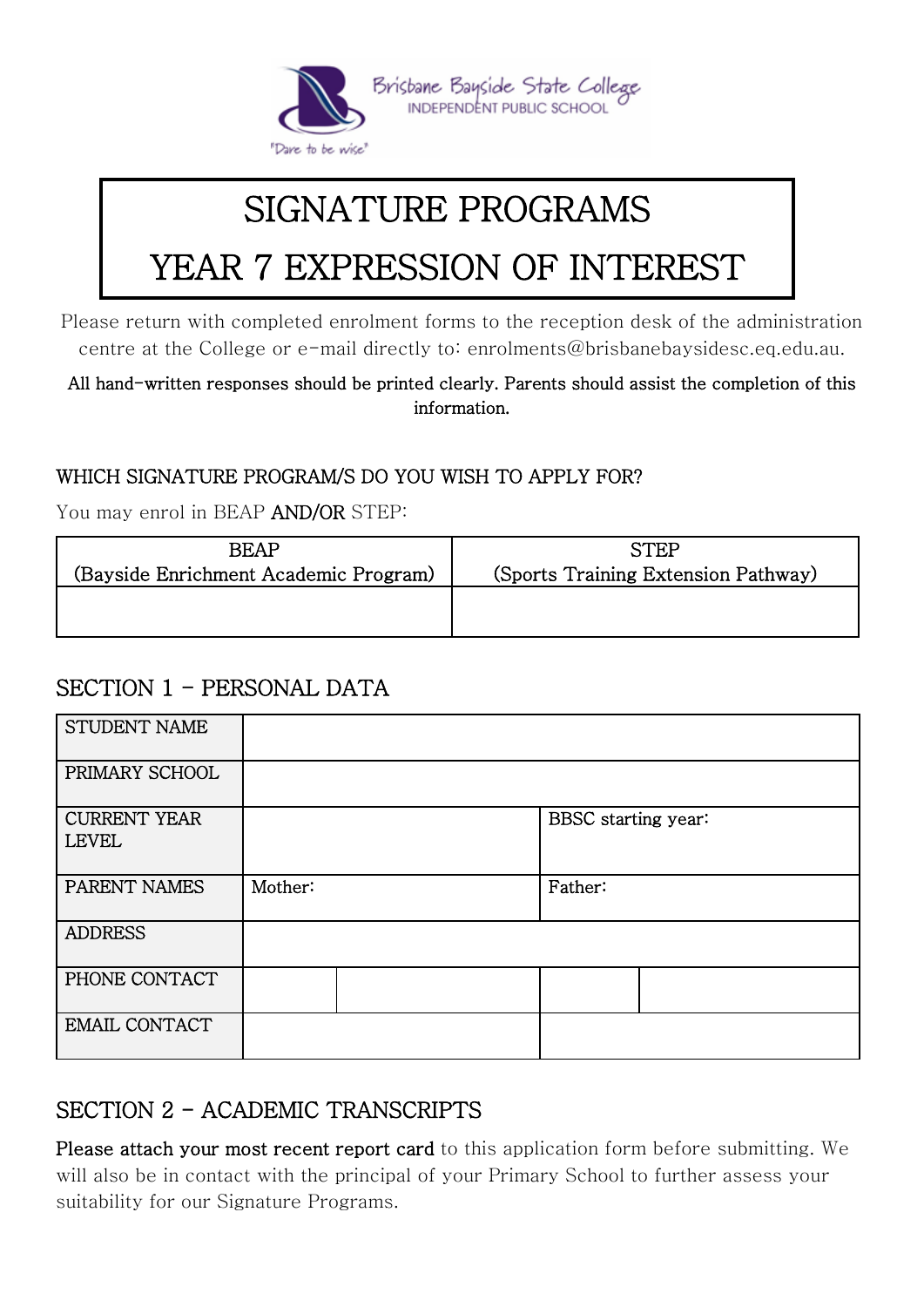

#### SECTION 3 - BACKGROUND INFORMATION about this application (complete relevant sections only)

|                                                                                                                                                          | ACADEMIC (BEAP) |            |         |  |
|----------------------------------------------------------------------------------------------------------------------------------------------------------|-----------------|------------|---------|--|
|                                                                                                                                                          | N <sub>O</sub>  | <b>YES</b> | DETAILS |  |
| HAVE YOU PARTICIPATED IN ANY<br><b>ACADEMIC EXTENSION PROGRAMS</b><br>BEFORE?                                                                            |                 |            |         |  |
| HAVE YOU PARTICIPATED IN OR<br>REPRESENTED YOUR SCHOOL IN<br>ANY ACADEMIC COMPETITIONS?<br>(Tournament of the Minds, Debating,<br>Young Writers Courses) |                 |            |         |  |
| HAVE YOU PARTICIPATED IN<br><b>MATHS or ENGLISH</b><br>COMPETITIONS? (ICAS, Australian<br>Maths Competition)                                             |                 |            |         |  |
| HAVE YOU COMPLETED ANY G&T<br>/ IQ TESTING? (SAGES, RAVENS,<br>SLOSSAN, PAT Testing, WISC, SB)                                                           |                 |            |         |  |

|                                                                          | SPORT (STEP) |                    |  |
|--------------------------------------------------------------------------|--------------|--------------------|--|
| WHAT IS YOUR SPORT & HOW<br>LONG HAVE YOU PARTICIPATED<br>IN THIS SPORT? |              |                    |  |
| HOW MANY HOURS A WEEK DO<br>YOU PARTICIPATE IN THIS<br>SPORT?            |              |                    |  |
| WHICH CLUB ARE YOU<br><b>ASSOCIATED WITH?</b>                            |              |                    |  |
| WHAT ARE YOUR MAJOR<br>ACHIEVEMENTS IN THIS SPORT?                       | <b>YEAR</b>  | <b>ACHIEVEMENT</b> |  |
|                                                                          |              |                    |  |